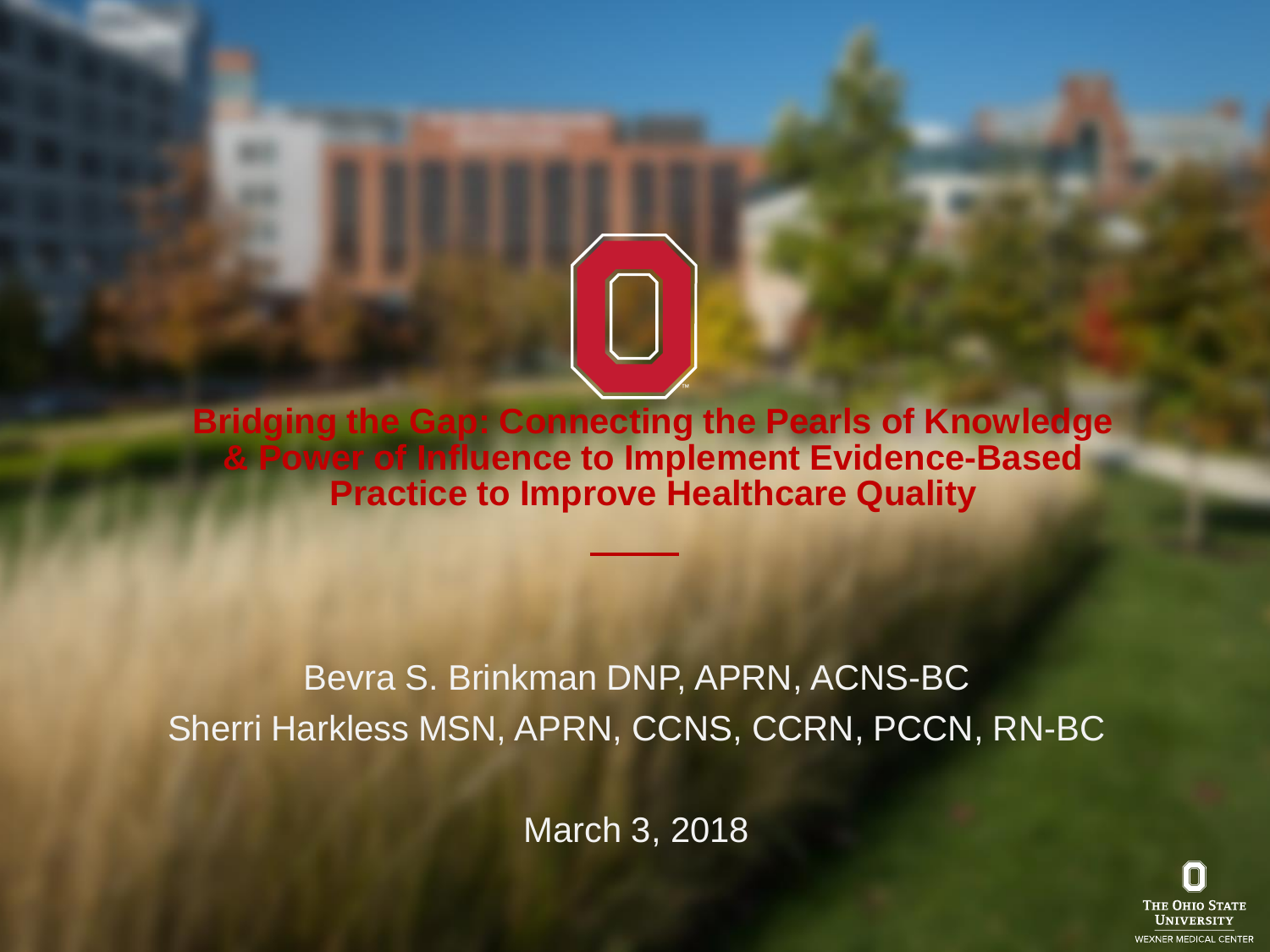## Purpose/Implications

- CNS led Nursing Quality Committee– Agents of Change
- Purpose Design staff nurse driven committee incorporating methodologies that empower nurses to implement EBP strategies impacting quality outcomes
- Implications Creating a culture that nurtures and empowers staff nurses to integrate EBP into clinical practice through the discovery of process improvement resulting in clinical excellence
- *Nursing Quality Committee 1 year complete – moving along…..year 2*

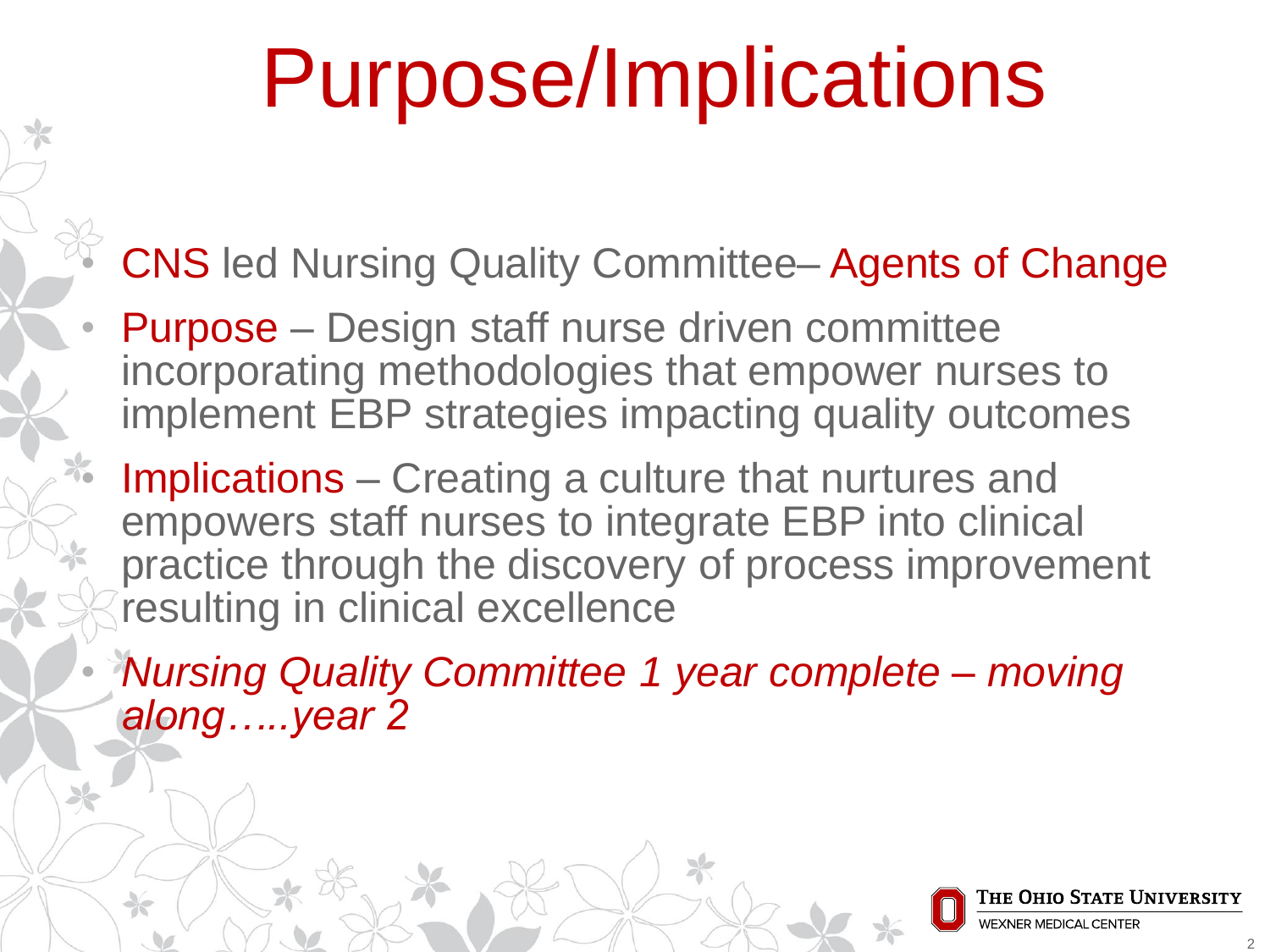# Significance & Background

- Nurses responsible for the implementation of EBP and charged to improve quality with limited knowledge and resources on how to do to do this
- Limited knowledge and/or resources to implement EBP or misconceptions and attitudes about impact EBP can have on patient outcomes
	- Diversity in nursing education & beliefs creates different EBP cultures resulting in a practice gap in achieving quality healthcare outcomes
	- Complexity of patients health care needs
- Increased demands for delivery of safe care
	- Supportive culture for EBP

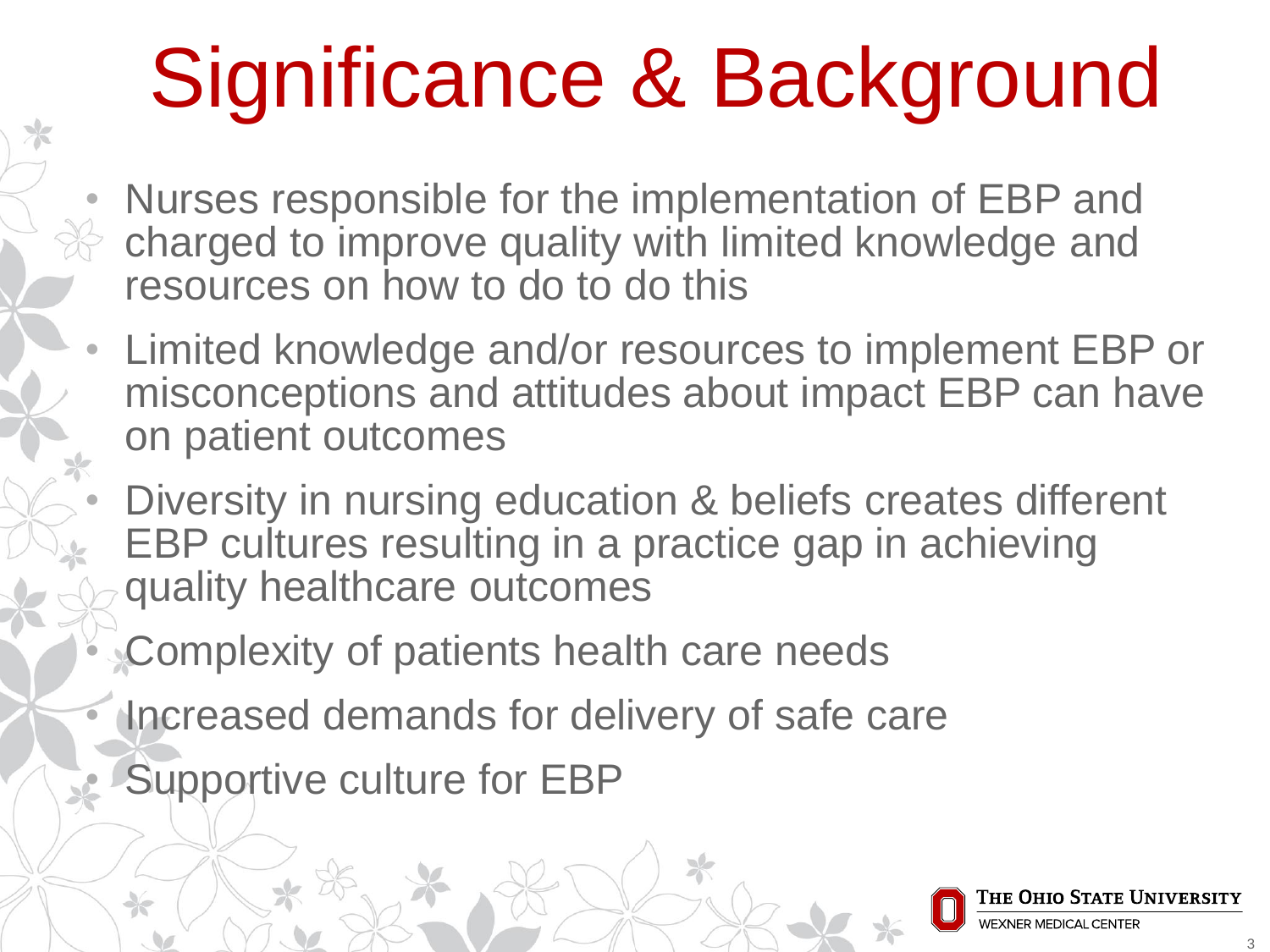## Innovative Strategies

- Strategic Plan initiative developed to improve quality of care
- Initiative presented to executive leadership
- Letter to nursing directors & nurse managers to identify bedside leaders
- Consultant must be in good standing and committed to improve patient outcomes

• Evidence-Based Practice – (Melnyk & Fineout-Overholt, 2015) Associate Vice President for Health Promotion, Dean & Professor The Ohio State University College of Nursing

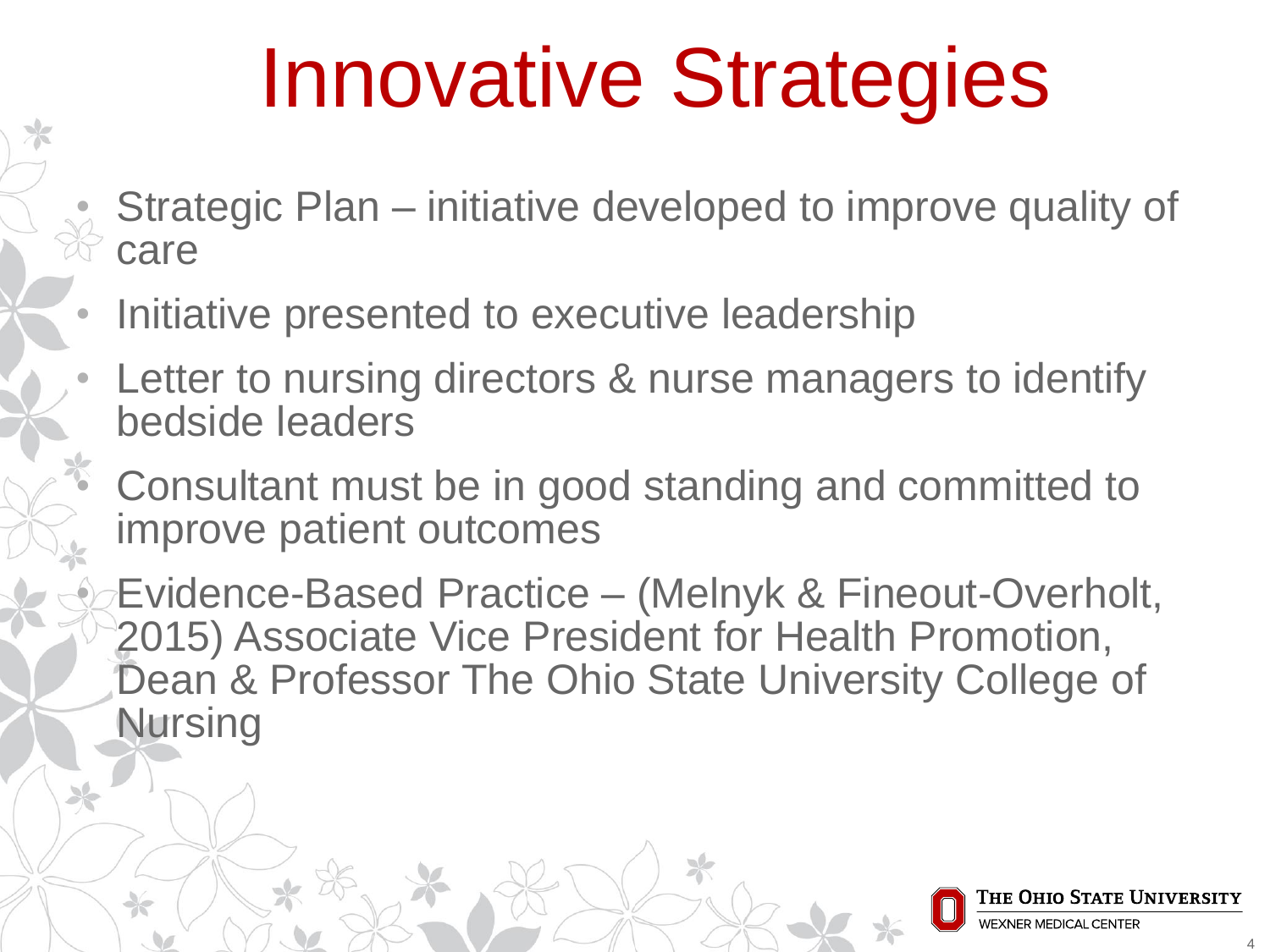### Implementation

- Nursing Quality Committee Consultants
- Committee Governance Structure
	- Patient safety
	- ‒ Improve clinical outcomes
	- ‒ Reduce harm
	- ‒ Meet top decile performance measures National Database of Nursing Quality Indicators (NDNQI)
- Monthly meetings formal/individual groups
- Quality 101 foundational elements
- EBP Quickstart Class
- Define, Measure, Analyze, Improve, Control (DMAIC) & Organization Project Charter
- **Etiquette of Auditing for Process Improvement**
- Poster Presentations Nursing Excellence & Patient Safety (Abstract Writing/Submission)

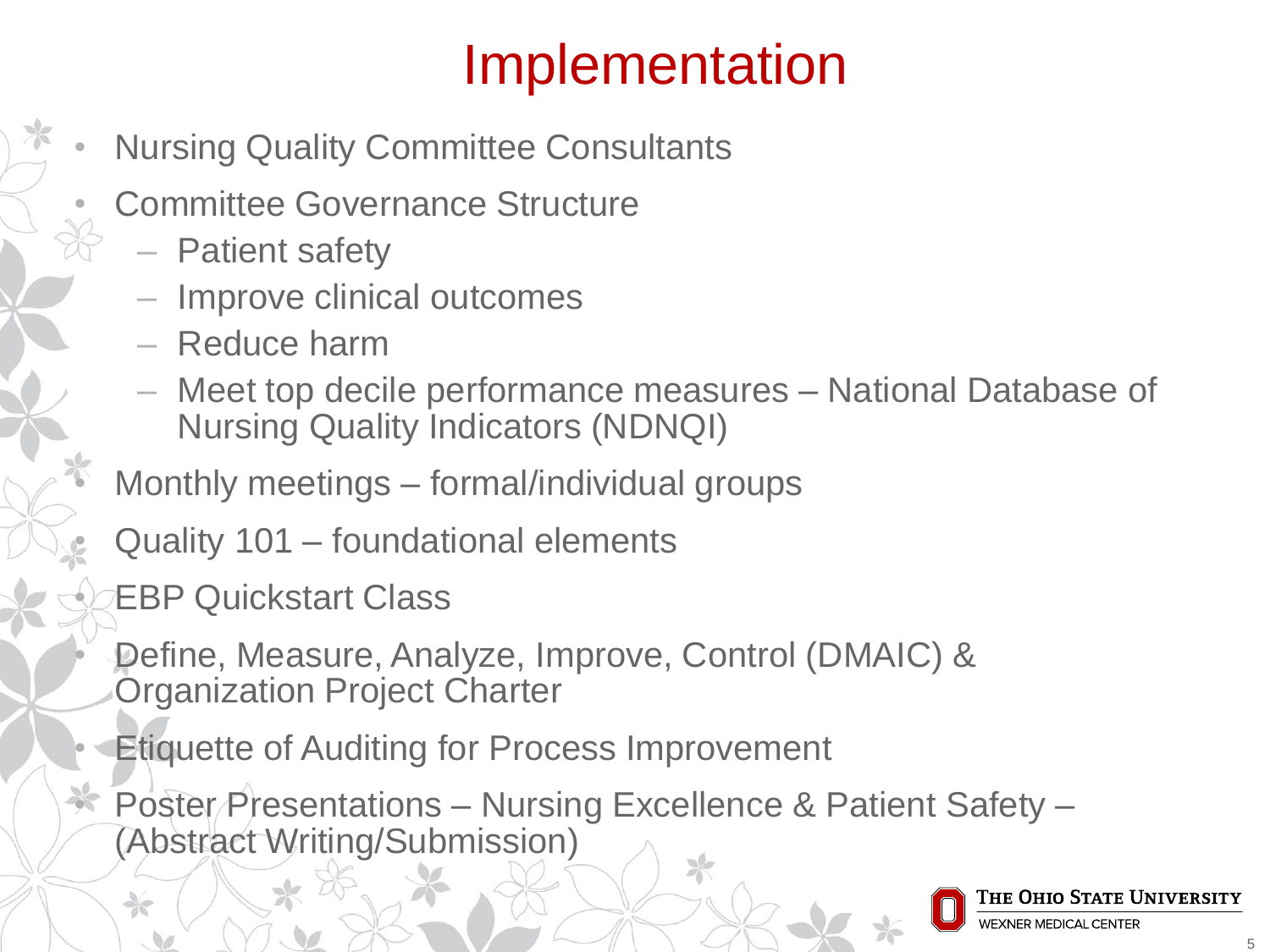### Evaluation Methods

- Review of project charters
- Process Improvement Projects outcomes
- Self-reflection
- Nurse survey

6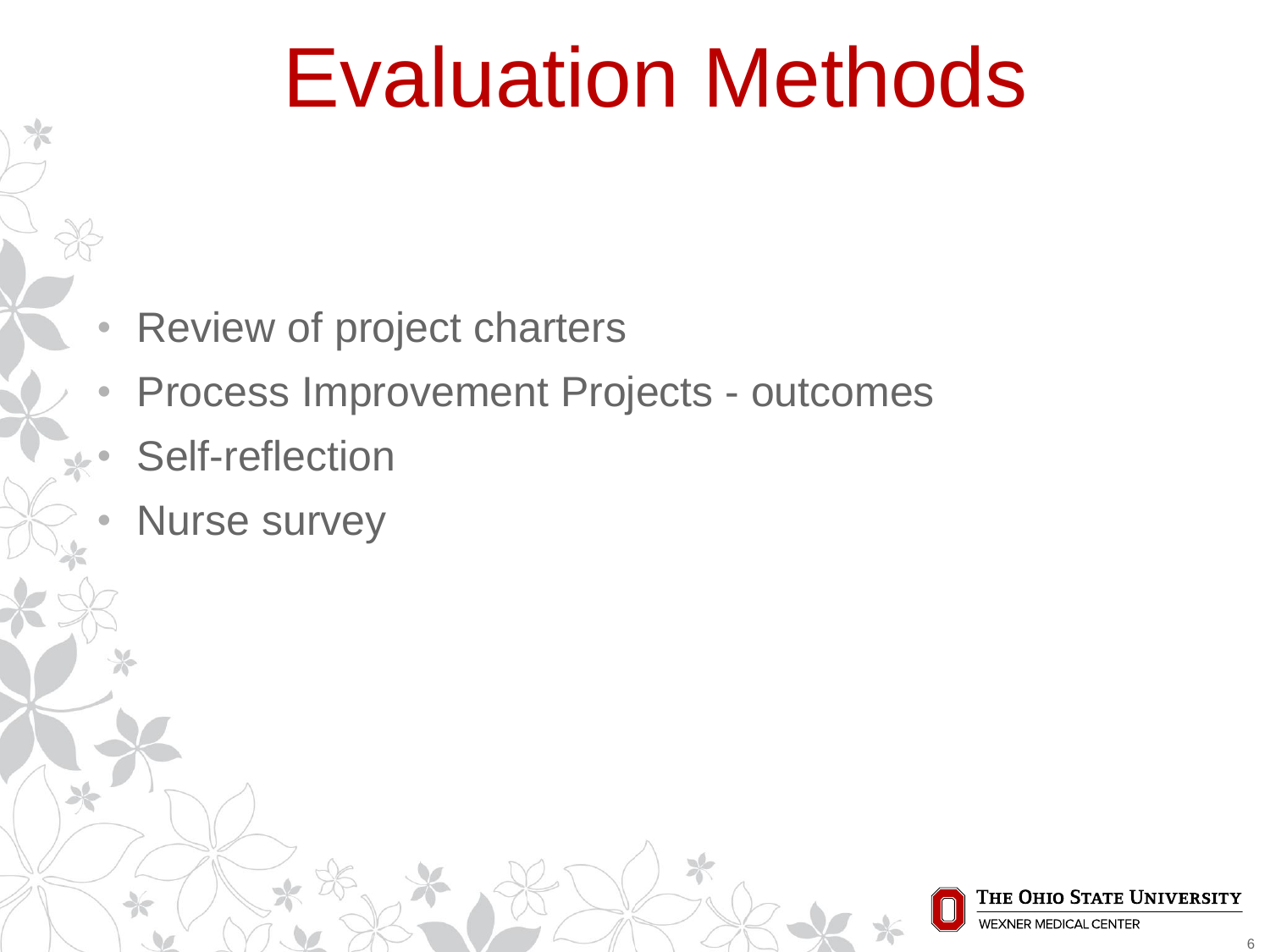### **Outcomes**

- Facilitated/CNS & Beside Nurse driven quality committee- *leading change*
	- Initiation of 7 process improvement projects
		- ‒ Medical/Surgical Unit *An Approach to Prevent Patient Falls*
		- ‒ Cardiovascular Unit *Compliance of Accurate Intake & Output*
		- ‒ Emergency Department *Any is Too Many*  Prevention of mislabeled specimens
		- ‒ Wound Care Center *Workflow Improvement* Patient **Satisfaction**
		- ‒ Endoscopy Adequate Bowel Preparation *Optimizing Colonoscopy Bowel Preparations for Patients with Diabetes*
		- ‒ Progressive Care Unit *Zap the Bugs*
		- ‒ Intensive Care Unit *Accurate Bed Weights in the ICU*

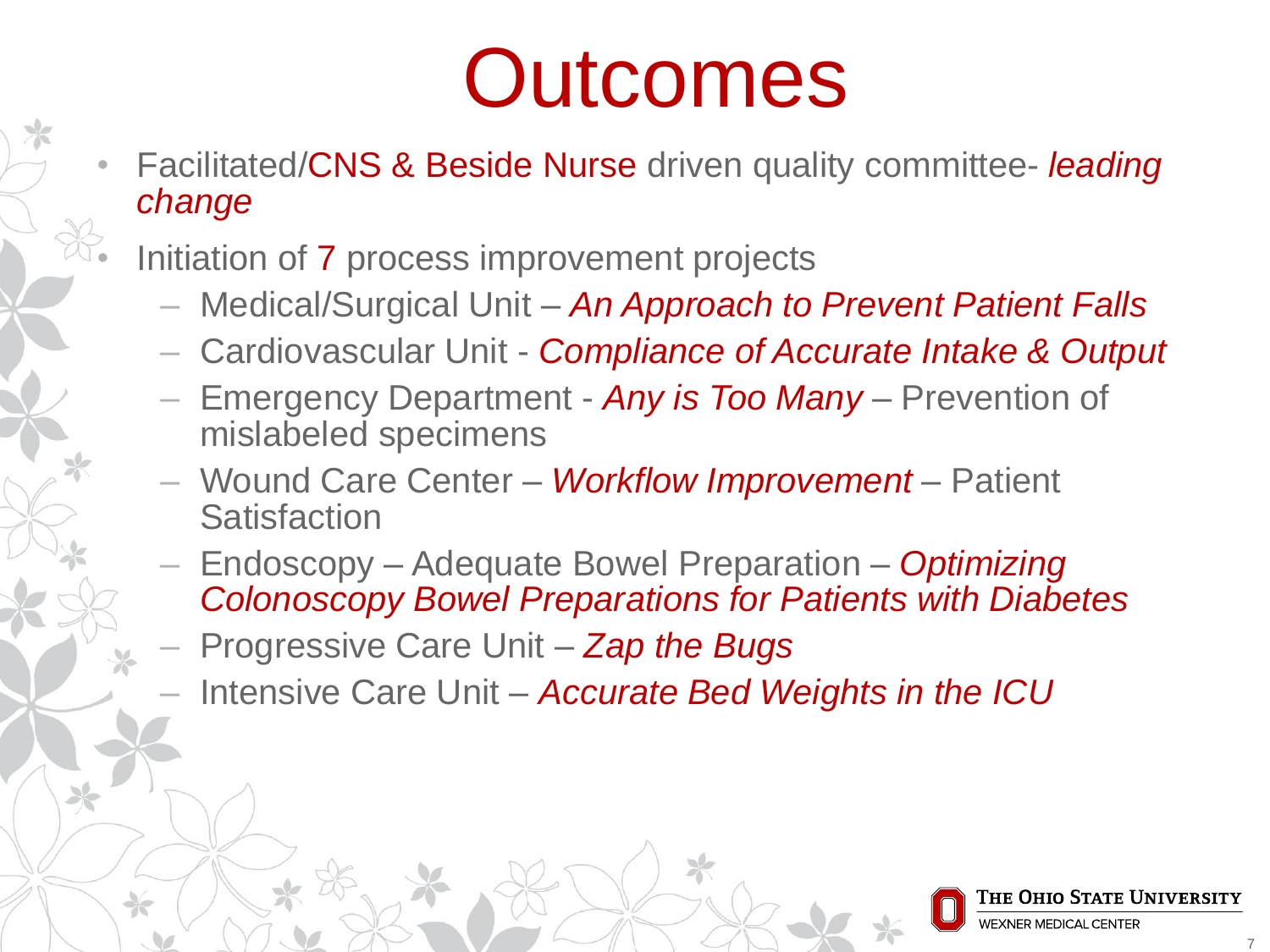## Next Steps

- Staff led nurse quality committee CNS Mentor/Facilitator
- Proactive risk assessment opportunity to impact daily practice
	- ‒ Prevention of harm
- Sustainability ensure patient safety
- Physician Champion
	- **Health Care System Adoption**

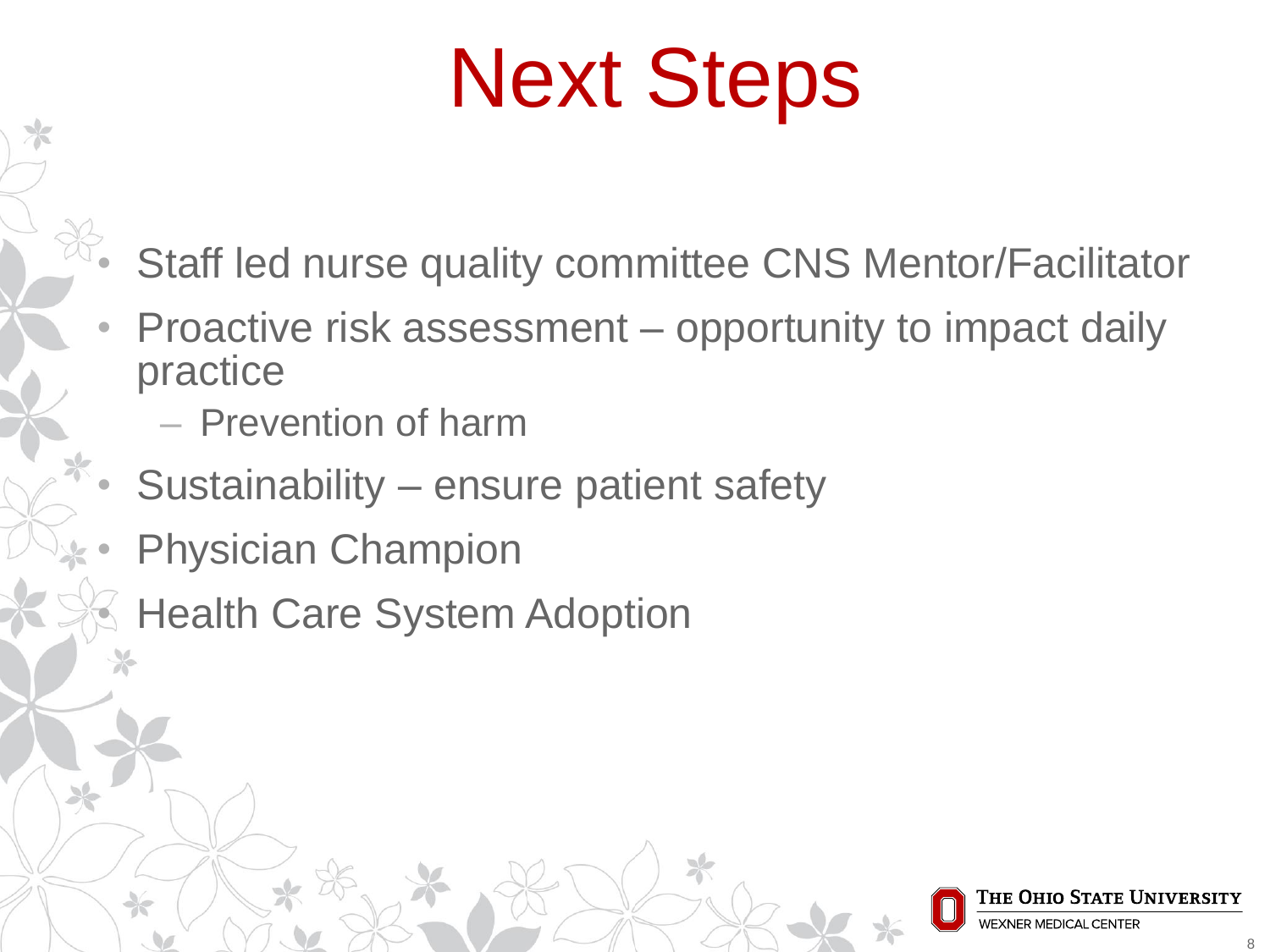#### **References**

Melnyk, B., & Rineout-Overholt,E. (2015). *Evidence-Based Practice in Nursing & Healthcare.* Philadelphia, PA: Wolters Kluwer.